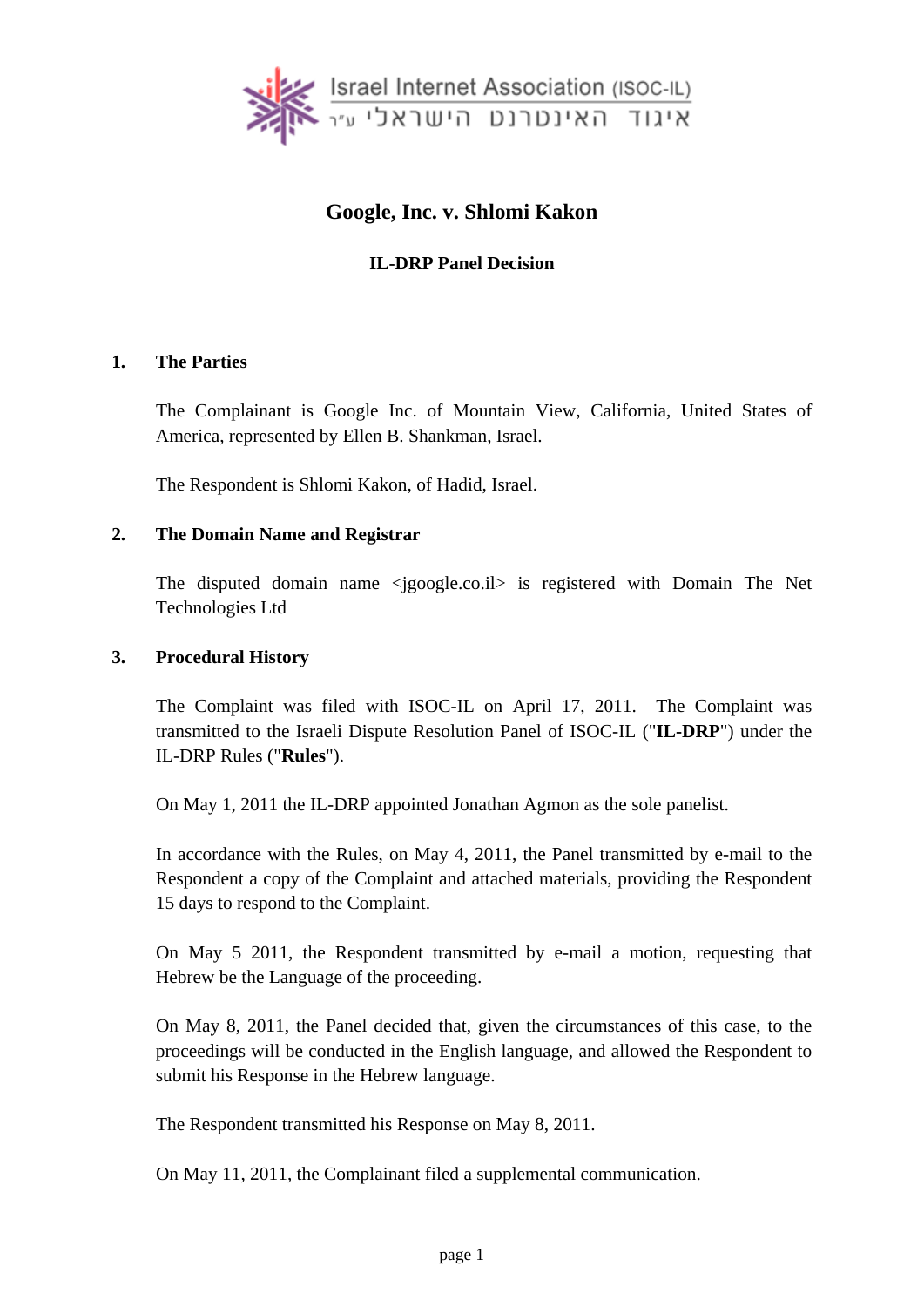On May 13, 2011, the Respondent filed a supplemental communication, in response to the Complainant's Supplement filing.

On May 24, 2011, the Complainant filed an additional Supplemental communication.

## **4. Factual Background**

The disputed domain name was registered by the Respondent on November 25, 2010.

The Complainant, Google, Inc. is a company based in the United States, founded in 1997 and operates one of the world's largest web search engine in its primary website "google.com". The Complainant also offers wide range of other products and services and in many different languages.

The Complainant's products and services reach more than 150 countries worldwide, its website receives 581 million visitors per month, and it is the number one search engine in Argentina, Australia, Belgium, Brazil, Canada, Denmark, France, Germany, India, Italy, Mexico, Spain, Sweden, Switzerland, the U.K., and the U.S.

The Complainant is the owner of numerous trademark registrations, which consist of the mark GOOGLE, around the world. For example: United States trademark registration No. 2806075 –GOOGLE, with the registration date of January 20, 2004; United Kingdom trademark registration No.2410931 – GOOGLE, with the registration date of January 12, 2006; the People's Republic of china trademark registration No. 5558973 – GOOGLE, with the filing date of December 7, 2009, and many more.

Among the Complainant's worldwide registered trademarks, are numerous Israeli trademark registrations, for example: Israeli trademark registration No. 126748 – GOOGLE, with the registration date of October 5, 2000; Israeli trademark registration No. 181632 – GOOGLE, with the registration date of October 15, 2006; Israeli trademark registration No. 192942 – GOOGLE, with the registration date of March 9, 2008, and many more.

 The Complainant also developed its presence on the Internet, and is the owner of numerous domain names, consisting of the mark GOOGLE. For example: <google.com>, <google.net>,<google.fr>, <google.org>, <google.biz> and many more.

The Complainant registered its primary website <google.com> on September 15, 1997, and is using its GOOGLE trademark ever since.

The disputed domain name currently resolves to an offline website, which contains the following message (in the Hebrew language) "Jewish Search, the domain is under construction and does not display results. This website is not related to the Google company, and its marks are registered trademarks."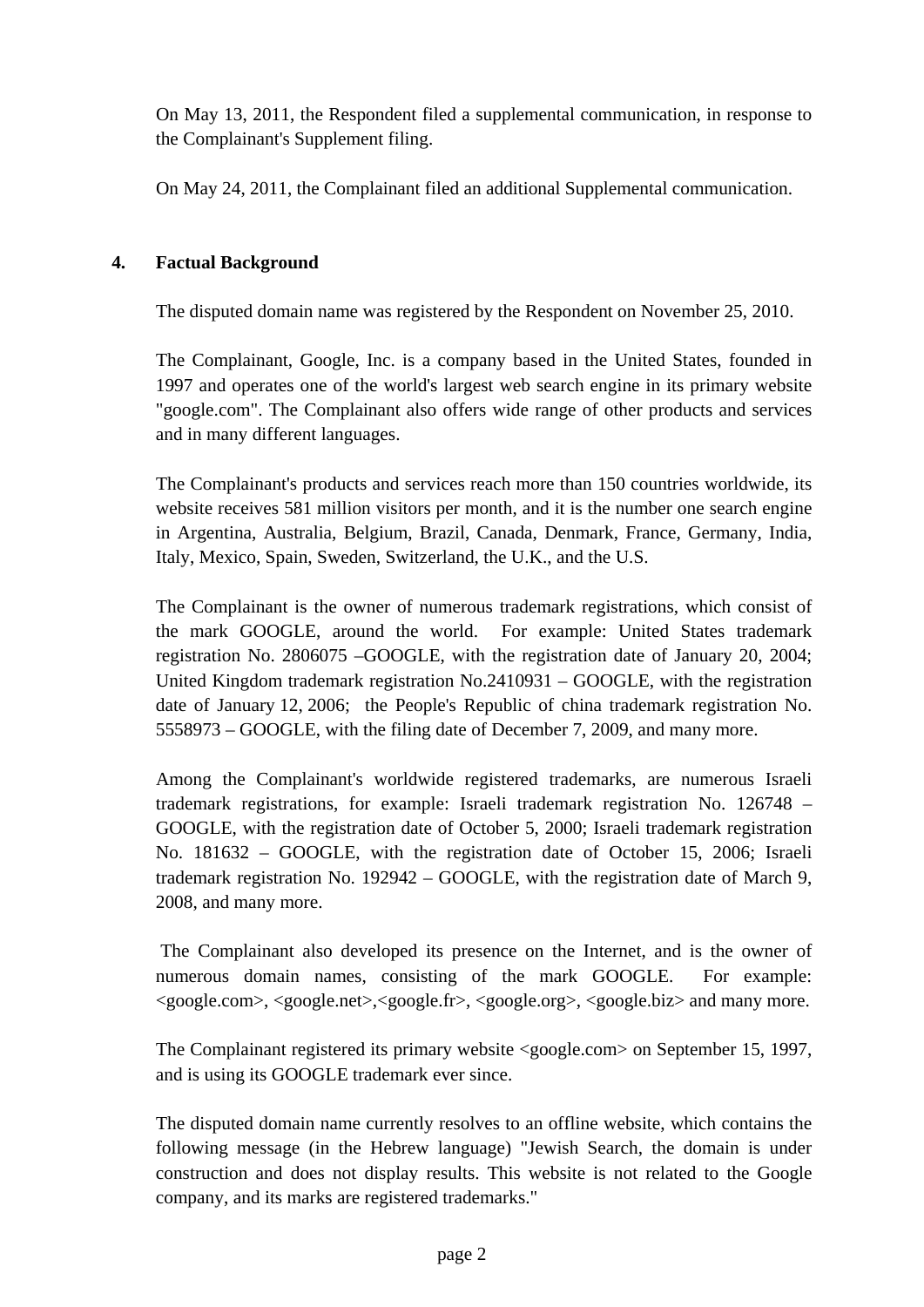The disputed domain name used to resolve to a website displaying the Complainant's logo with the letter "J" as a prefix, and a Google custom search bar.

## **5. Preliminary Issue – The Parties Supplemental Responses**

The Complainant and the Respondent submitted Supplemental Responses to this IL-DRP proceeding.

According to the Rules, the IL-DRP proceeding concludes a Response is filed. In addition section 3 of the Rules allows the Panel to request from the parties additional material relevant for its decision.

The Rules do not indicate that the parties have the right to submit supplemental responses on their behalf. The procedure that allows the parties to submit supplementals is by filing a request for permission from the Panel. The Panel may then, at its discretion, allow such a supplemental. The rationale for limiting the number of filings by the parties is to enable the conduct of the proceeding in an efficient and speedy manner.

In the present case, the parties submitted Supplementals without request or leave of the Panel. The Panel decides that the Supplementals are excluded from the case file and will not be regarded in this Panel's decision. Such exclusion is made after the Panel has reviewed the Supplamentals and finds that nothing contained therein would have changed thge outcome of the present decision.

#### **6. Parties' Contentions**

#### **A. Complainant**

The Complainant contends the following:

The Complainant argues that the GOOGLE Mark has been widely promoted among the public and exclusively identifies the Complainant.

The Complainant further argues that the disputed domain name is confusingly similar to the Complainant's trademark, as it wholly incorporates, as a dominant element, the Complainant's registered trademark, with the addition of the letter "J" as a prefix.

The Complainant further argues that the Respondent was aware of the Complainant when registering the disputed domain name, and that the disputed domain name was registered to divert Internet traffic from the Complainant's website for commercial gain.

The Complainant further argues that the Respondent has no rights or legitimate interests in the disputed domain name. The Complainant contends that by tying his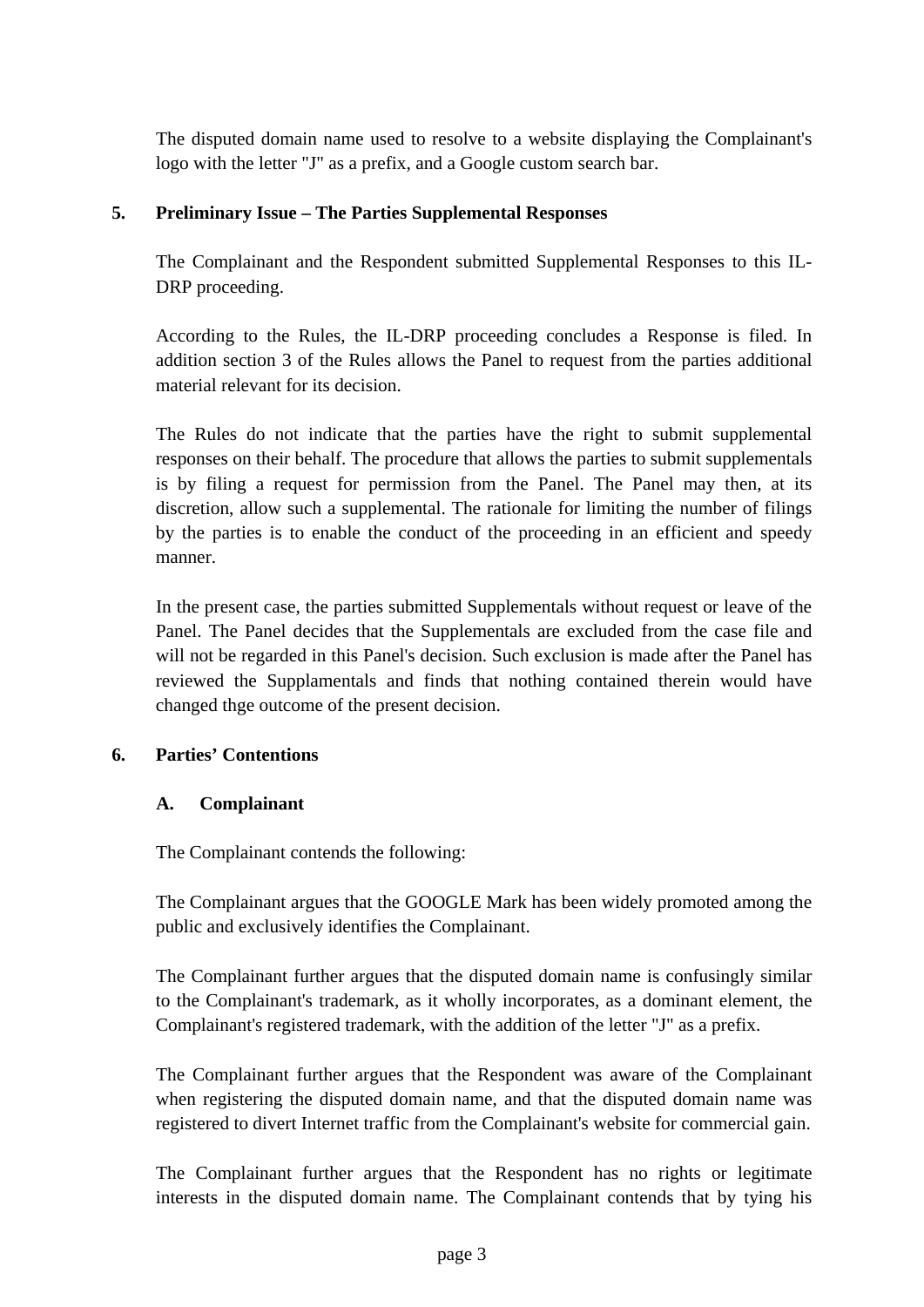search to "Jewish Google", the Respondent emphasizes that the rights belong to the Complainant.

The Complainant further argues that the Respondent's increasing demands to receive additional payments demonstrates his bad faith.

The Complainant further argues that the Respondent has registered the disputer domain name in an attempt to attract for commercial gain Internet users to the web site, by intentionally misleading them and creating a likelihood of confusion with the Complainants' trademark as to the source, sponsorship, affiliation, or endorsement of the website.

The Complainant further argues that the fact that the Respondent use of the Complainant's search bar under a logo that incorporates the Complainant's GOOGLE trademark, enhanced the Connection between the website and the Complainant.

The Complainant further argues that it had approached the Respondent demanding it change the contents of its website and cease from using the Complainant trademark. According to the Complainant, after reaching an understanding with the Respondent, to allocate the disputed domain name in return for reimbursement for the registration fees, the Respondent had changed his mind and requested additional fees.

The Complainant further argues that the Respondent is misappropriating, diluting and harming the Complainant's goodwill in the GOOGLE trademark.

For all of the above reasons, the Complainant requests the transfer of the disputed domain name.

## **B. Respondent**

The Respondent argues that he registered the disputed domain name, in order to provide the religious and Hasidic communities a search engine that will not display inappropriate materials. The Respondent claims that he learned of this possibility after meeting with the Complainant's representatives.

The Respondent further argues that the Complainant's counsel approached him and demanded that he remove infringing contents from his website. The Respondent contends that he operated accordingly.

The Respondent further argues that the Complainant's counsel had returned and claimed that by operating the disputed domain name he is infringing the Complainant's rights. The Respondent contends that he agreed to allocate the disputed domain name in return for reimbursements for business losses that will occur due to the allocation.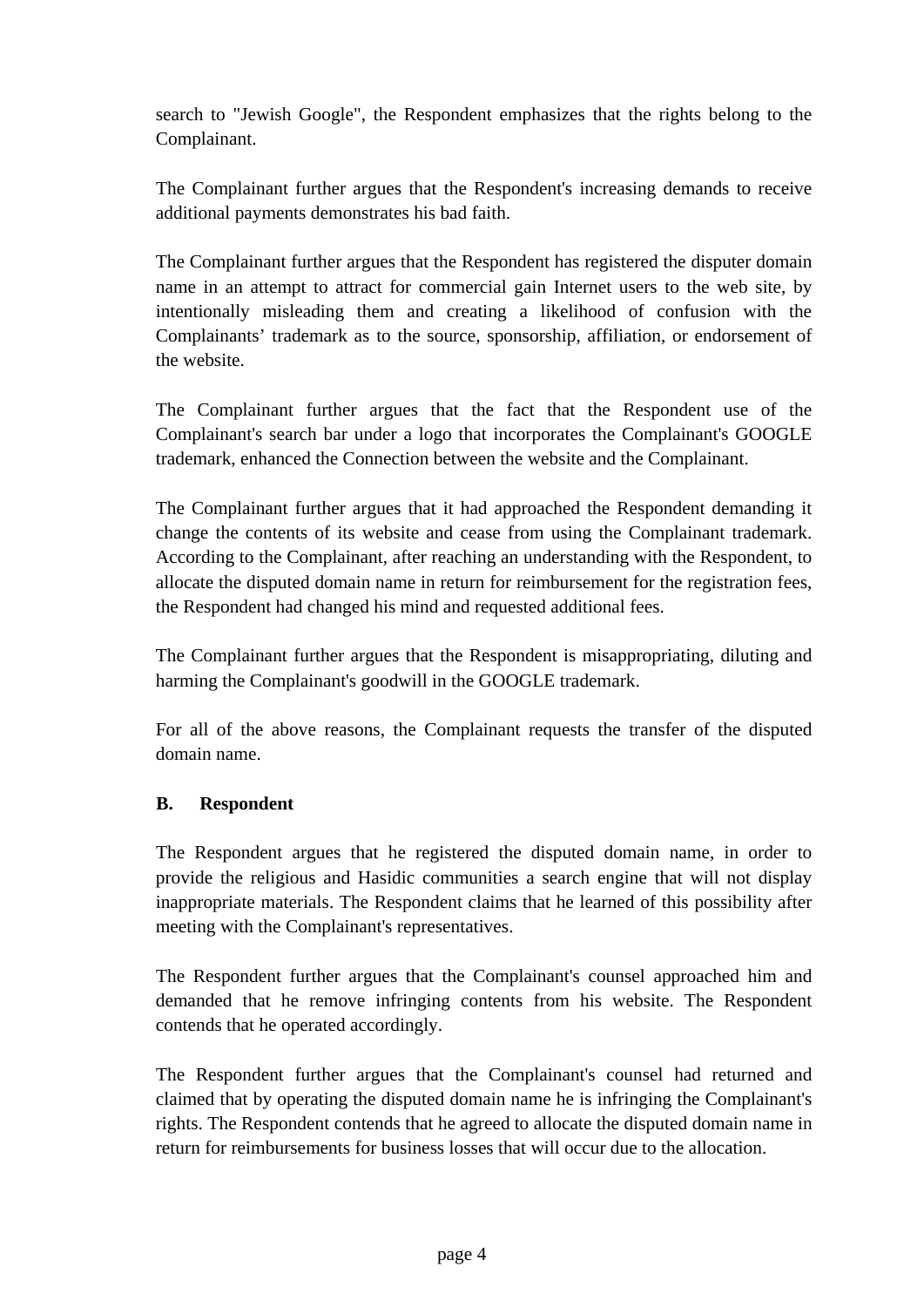The Respondent further argues that he requested the reimbursement so he will not be damaged, and not for profit.

For all of the above reasons, the Respondent requests the denial of the Complaint.

## **7. Discussion and Findings**

The IL-DRP is an alternative dispute resolution procedure intended to provide expedited resolution to disputes regarding the allocation of domain names under the .IL ccTLD in accordance with the Rules. The Respondent submitted to this process and Rules when he applied for and registered the disputed domain name Domain The Net Technologies Ltd. registration agreement provides that the applicant for the domain name accepts the ISOC-IL registration rules (see http://www.domainthenet.com/he/מתחם\_שם\_רישום\_הסכם.aspx). The ISOC-IL registration rules provide that "the [domain name] holder agrees to the jurisdiction of the IL-DRP." (See section 24.4). The Respondent, therefore, by applying for and registering the disputed domain name agreed to the IL-DRP and the Rules.

It is also noted that the Rules now adopted by ISOC-IL follow closely those of the Uniform Dispute Resolution Policy (UDRP) and therefore the WIPO Arbitration and Mediation Center case law (and others interpreting the UDRP) can be used as examples of how previous panels have adopted and interpreted provisions similar to the Rules and UDRP.

The Rules provide that disputes regarding the allocation of a domain name by a Holder may be brought by a Complainant on the following grounds:

- 3.1. the disputed domain name is the same or confusingly similar to a trademark, trade name, registered company name or legal entity registration ("**Name**") of the Complainant; and
- 3.2. the Complainant has rights in the Name; and
- 3.3. the holder has no rights in the Name; and
- 3.4. the application for allocation of the disputed domain name was made or the disputed domain name was used in bad faith.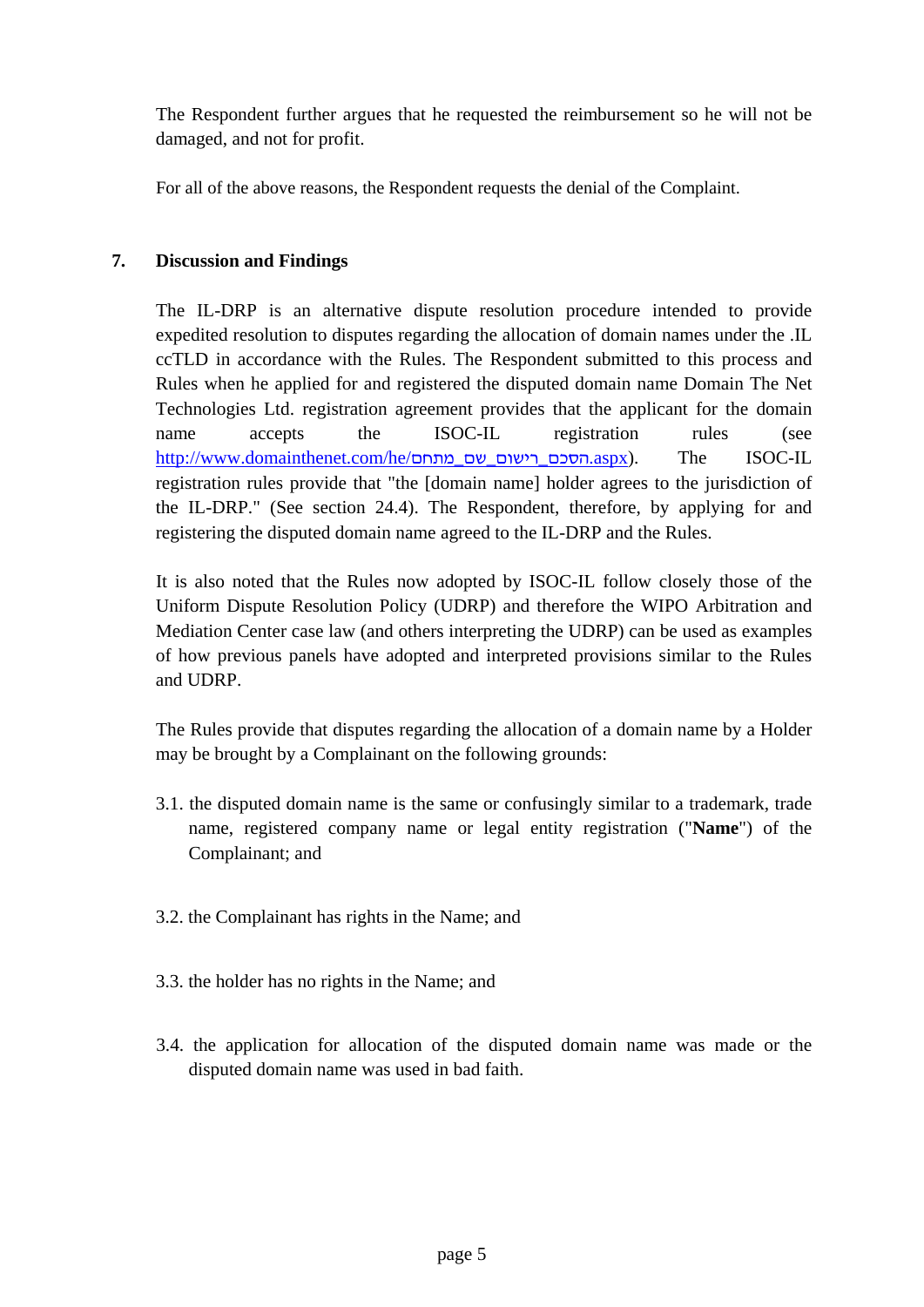## **A. Same or Confusingly Similar**

It is up to the Complainant to show that the disputed domain name is the same or confusingly similar to a trademark, trade name, registered company name or legal entity registration of the complainant.

The disputed domain name comprises of the word "google" with the prefix "J" and the suffix .co.il. The suffix .co.il is ignored for the purpose of determination the similarity between the disputed domain name and the word "google" since it is a common suffix showing that the domain name is part of the .il domain and associated with commercial activities (.co suffix).

The Complainant is the owner of numerous registered trademarks, covering the mark GOOGLE. For example: United States trademark registration No. 2806075 – GOOGLE, with the registration date of January 20, 2004; United Kingdom trademark registration No.2410931 – GOOGLE, with the registration date of January 12, 2006; the People's Republic of china trademark registration No. 5558973 – GOOGLE, with the filing date of December 7, 2009, and many more.

Also, the Complainant registered Numerous Israeli trademark registrations, for example: Israeli trademark registration No. 126748 – GOOGLE, with the registration date of October 5, 2000; Israeli trademark registration No. 181632 – GOOGLE, with the registration date of October 15, 2006; Israeli trademark registration No. 192942 – GOOGLE, with the registration date of March 9, 2008, and many more.

The addition of the prefix "J" in the disputed domain name is insufficient to avoid confusing similarity as it is a non-distinctive element, which according to the Respondent is to convey a "Jewish Google". Moreover, the use of the letter "J" to denote a Jewish Google means that the Respondent regards the letter "J" before the disputed domain name as a descriptive term. As such, a descriptive term will not serve to sufficiently distinguish between the disputed domain name and the trademarks of the applicant. In addition, when reviewing the disputed domain name the merely descriptive term (here the letter "J") can be excluded from our examination. The remaining non-descriptive part of the disputed domain name is identical to the trademark of the Complainant.

It is therefore the finding of the Panel that the disputed domain name is confusingly similar to a trademark owned by the Complainant.

## **B. Rights in the Name**

Next, it is up to the Complainant to show that the Complainant has rights in the GOOGLE trademark, and that the Respondent has no rights in the GOOGLE trademark.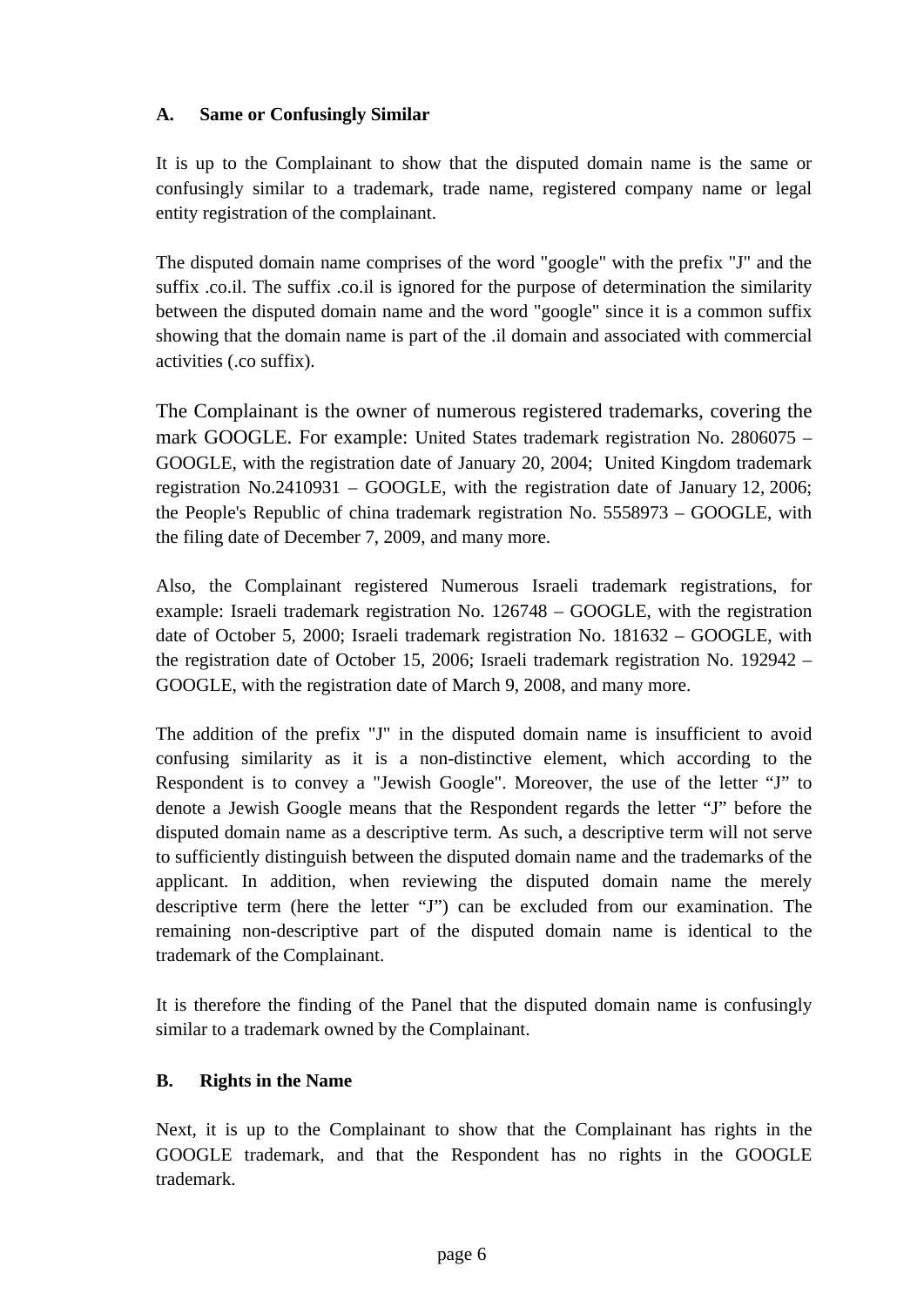The Complainant showed sufficient evidence showing it has rights in the GOOGLE trademark. There is no doubt that the Complainant's GOOGLE trademark has gained significant goodwill.

It is also up to the Complainant to show that the Respondent has no rights in the Name. Complainant has provided that it has not approved for the Respondent to use its trademark or Name.

While the Complainant bears the "general burden of proof" under Rule 3.3, this burden shifts to the Respondent once Complainant makes a prima facie showing that the Respondent lacks rights or legitimate interests. (See: Neusiedler Aktiengesellschaft v. Kulkarni, WIPO Case No. D2000-1769; see also Dow Jones & Company and Dow Jones LP v. The Hephzibah Intro-Net Project Limited, WIPO Case No. D2000-0704.)

In his Response, the Respondent did not argue to have rights in the disputed domain name, other than the business he intended to do in connection with therewith.

Therefore, the Panel finds that the Complainant showed that the Respondent does not have rights or legitimate interests in the disputed domain name within the meaning of Rule 3.3.

# C. **Application and Use in Bad Faith**

Finally, it is up to the Complainant to show that the Respondent applied for allocation of the disputed domain name or the disputed domain name was used in bad faith.

WIPO panels, relying on Rule 4.1 of the UDRP Rules, ruled that the bad faith clause provides a non-exclusive list of circumstances which can be helpful in showing that the Respondent acted in bad faith when he or she applied for or used the disputed domain name:

"For the purposes of [Paragraph 3.4 above], the following circumstances, in particular but without limitation, if found to be present, shall be evidence of the allocation or use of a domain name in bad faith:

- a. the Holder continues to hold the domain name during or after termination of employment or work for hire contract where the domain name allegedly should have been allocated to the employing/contracting party; or
- b. the Holder has requested allocation of the domain name primarily for the purpose of disrupting the business of a competitor; or circumstances indicating that the Holder has requested allocation or holds the Domain Name primarily for the purpose of selling, renting, or otherwise transferring the Domain Name allocation to the complainant who is the owner of the trademark or service mark or to a competitor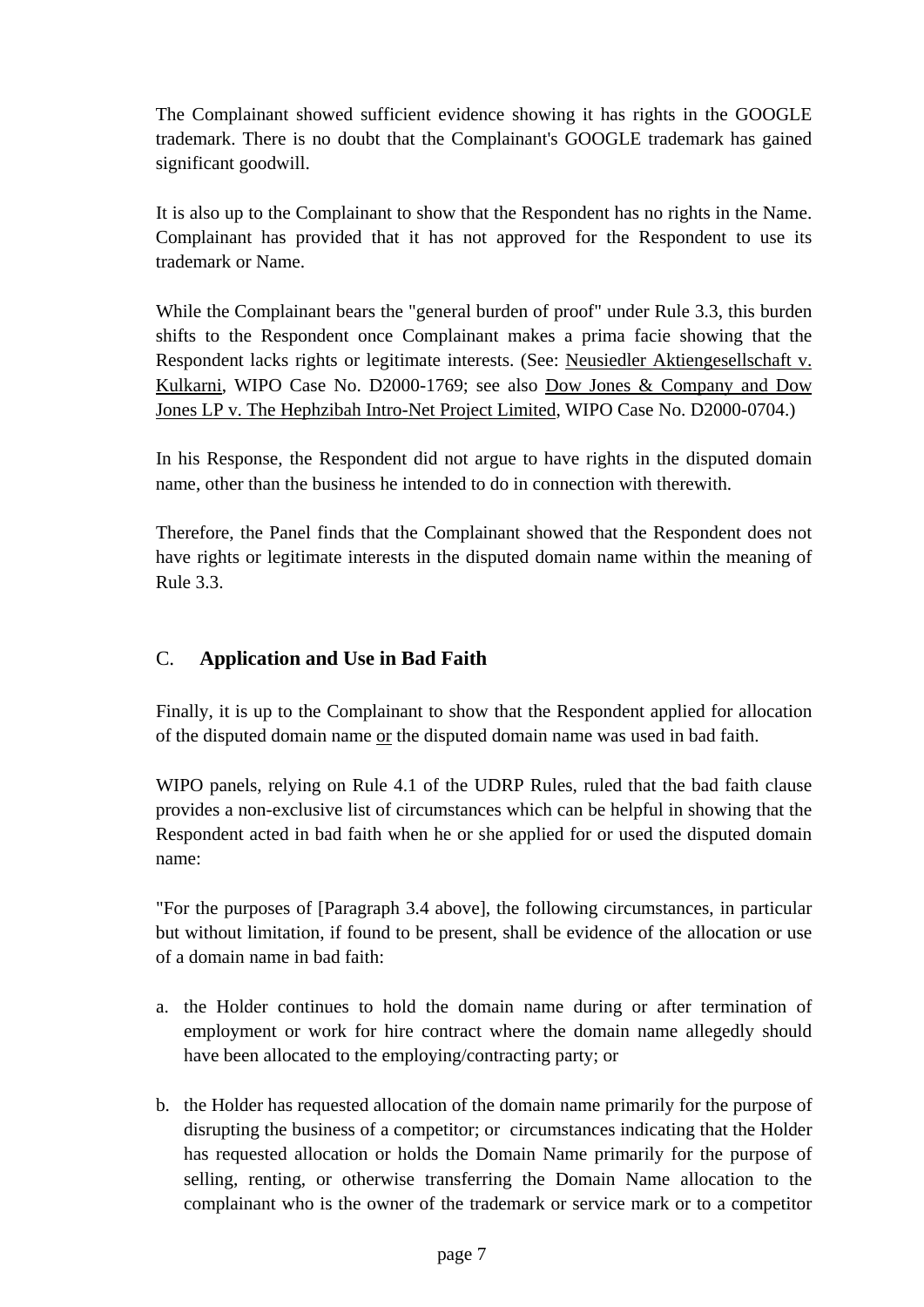of that Complainant, for valuable consideration in excess of documented out-ofpocket costs directly related to the domain name; or

- c. the Holder has requested allocation of the domain name in order to prevent the owner of the trademark or service mark from reflecting the mark in a corresponding domain name, provided that there is evidence of having engaged in a pattern of such conduct; or
- d. by using the domain name, the Holder has intentionally attempted to attract, for commercial gain, Internet users to its web site or other on-line location, by creating a likelihood of confusion with the Complainant's Name as to the source, sponsorship, affiliation, or endorsement of its web site or location or of a product or service on its web site or location".

Rule 4.1(b) provides that this Panel can find that the Respondent acted in bad faith if there are circumstances showing that the Respondent requested allocation of the disputed domain name primarily for the purpose of disrupting the business of a competitor; or circumstances indicating that the Respondent requested allocation or holds the disputed domain name primarily for the purpose of selling, renting, or otherwise transferring the disputed domain name allocation to the Complainant, who is the owner of the trademark or the service mark, or to a competitor of the Complainant, for valuable consideration in excess of documented out-of-pocket costs directly related to the domain name.

The disputed domain name is confusingly similar to the Complainant's trademark. Previous WIPO panels ruled that "a likelihood of confusion is presumed, and such confusion will inevitably result in the diversion of Internet traffic from the Complainant's site to the Respondent's site" (see Edmunds.com, Inc v. Triple E Holdings Limited, WIPO Case No. D2006-1095). To this end, prior WIPO Panels have established that attracting Internet traffic by using a domain name that is identical or confusingly similar to a registered trademark is evidence of bad faith under paragraph 4(b)(iv) of the UDRP (see Humana Inc., op. cit. supra; Edmunds.com v. Ultimate Search, Inc., WIPO Case No. D2001-1319).

Rule 4.1(d) provides that this Panel can find that the Respondent acted in bad faith if there are circumstances showing that the Respondent has intentionally attempted to attract, for commercial gain, Internet users to its web site or other on-line location, by creating a likelihood of confusion with the Complainant's Name as to the source, sponsorship, affiliation, or endorsement of its web site or location or of a product or service on its web site or location.

It is suggestive of the Respondent's bad faith when the trademark of the Complainant was registered before the allocation of the disputed domain name (See: Sanofi-Aventis v. Abigail Wallace, WIPO Case No. D2009-0735). The Complainant's GOOGLE trademark is registered in Israel since the year 2000 and is well-known worldwide since